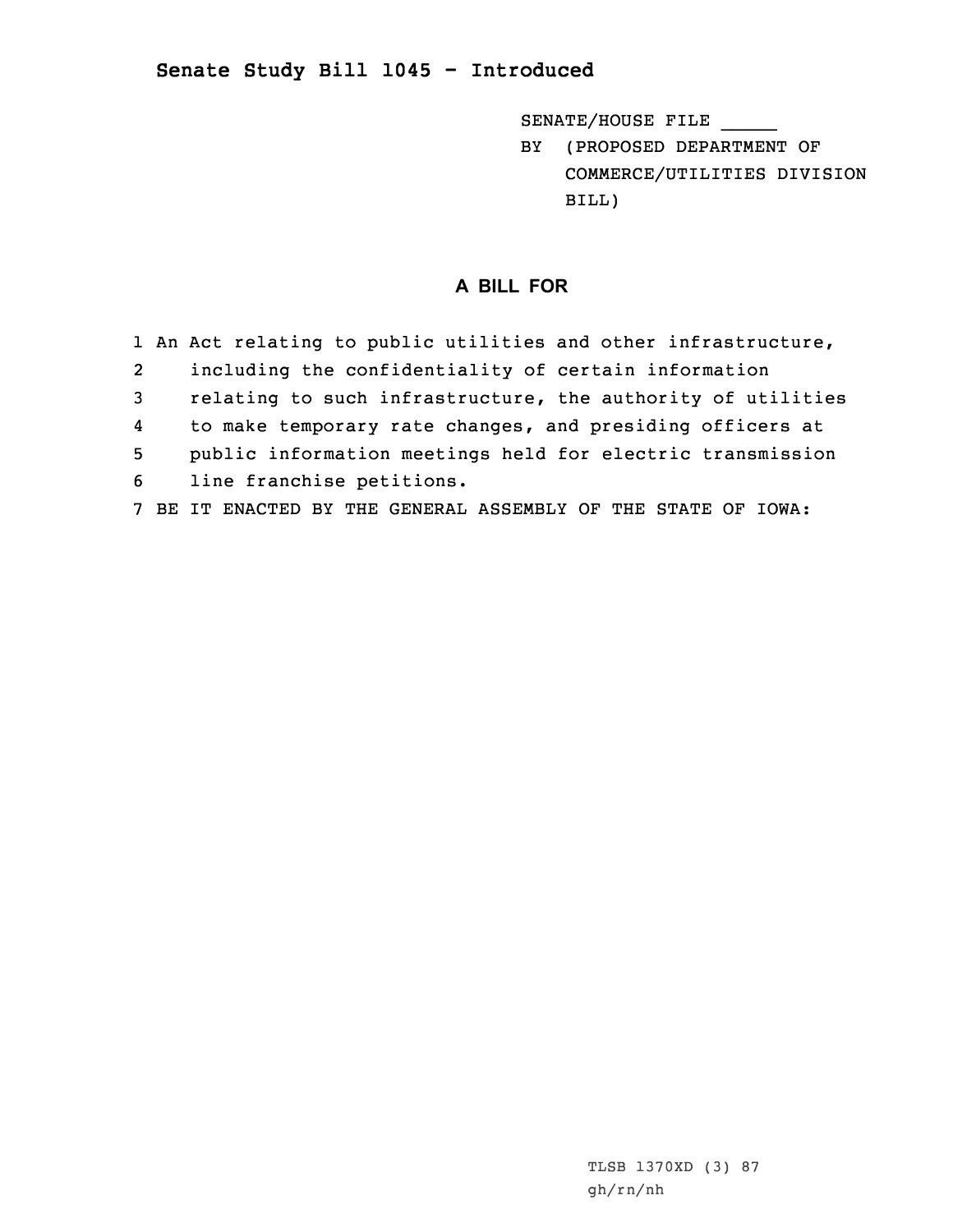1 Section 1. Section 22.7, subsection 45, Code 2017, is 2 amended to read as follows:

 45. The critical asset protection plan or any part of the plan prepared pursuant to [section](https://www.legis.iowa.gov/docs/code/2017/29C.8.pdf) 29C.8 and any information held by the department of homeland security and emergency management that was supplied to the department by <sup>a</sup> public or private agency or organization and used in the development of the critical asset protection plan to include, but not be 9 limited to, surveys, lists, maps, or photographs. However, the director shall make the list of assets available for ll <del>examination by any person. A person wishing to examine the</del> 12 <del>list of assets shall make a written request to the director</del> 13 on a form approved by the director. The list of assets may be viewed at the department's offices during normal working 15 hours. The list of assets shall not be copied in any manner. Communications and asset information not required by law, rule, or procedure that are provided to the director by persons outside of government and for which the director has signed <sup>a</sup> nondisclosure agreement are exempt from public disclosures. The department of homeland security and emergency management may provide all or part of the critical asset plan to federal, state, or local governmental agencies which have emergency planning or response functions if the director is satisfied that the need to know and intended use are reasonable. An agency receiving critical asset protection plan information from the department shall not redisseminate the information without prior approval of the director.

28 Sec. 2. Section 22.7, Code 2017, is amended by adding the 29 following new subsection:

 NEW SUBSECTION. 70. Infrastructure information and records, including cyber security information, the disclosure of which may expose or create vulnerability to critical infrastructure systems, held by the utilities board of the department of commerce or the department of homeland security and emergency management for purposes relating to the

 $-1-$ 

LSB 1370XD (3) 87 gh/rn/nh 1/4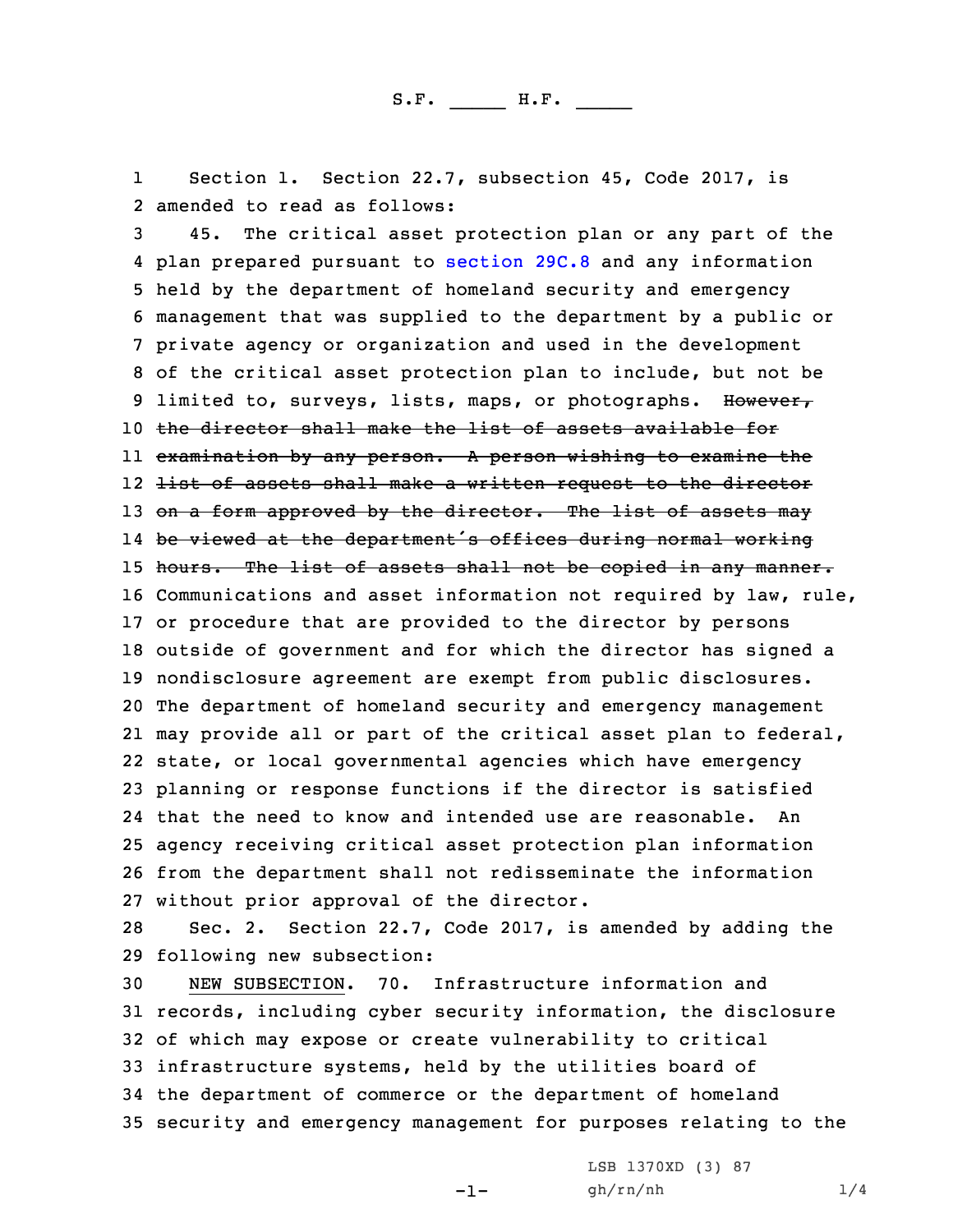S.F. \_\_\_\_\_ H.F. \_\_\_\_

 safeguarding of telecommunications, electric, water, sanitary sewage, storm water drainage, energy, hazardous liquid, natural gas, or other critical infrastructure systems. For purposes of this subsection, *"cyber security information"* includes but is not limited to information relating to cyber security defenses, threats, attacks, or general attempts to attack cyber system operations.

8 Sec. 3. Section 476.6, subsection 9, paragraph a, Code 2017, 9 is amended by striking the paragraph.

10 Sec. 4. Section 476.6, subsection 9, paragraph b, Code 2017, 11 is amended to read as follows:

12 *b.* <sup>A</sup> public utility may choose to place in effect temporary rates, charges, schedules, or regulations without board review 14 on or after ten days <del>after</del> following the filing date under this section. If the utility chooses to place such rates, charges, 16 schedules, or regulations in effect without board review, the utility shall file with the board <sup>a</sup> bond or other corporate undertaking approved by the board conditioned upon the refund in <sup>a</sup> manner prescribed by the board of amounts collected in excess of the amounts which would have been collected under rates, charges, schedules, or regulations finally approved by the board. At the conclusion of the proceeding if the board determines that the temporary rates, charges, schedules, or regulations placed in effect under this paragraph were not based on previously established regulatory principles, the board shall consider ordering refunds based upon the overpayments made by each individual customer class, rate zone, or customer group. If the board has not rendered <sup>a</sup> final decision with respect to suspended rates, charges, schedules, or regulations upon the expiration of ten months after the filing date, plus the length of any delay that necessarily results either from the failure of the public utility to exercise due diligence in connection with the proceedings or from intervening judicial proceedings, plus the length of any extension permitted by section 476.33, subsection 3, then such

 $-2-$ 

LSB 1370XD (3) 87 gh/rn/nh 2/4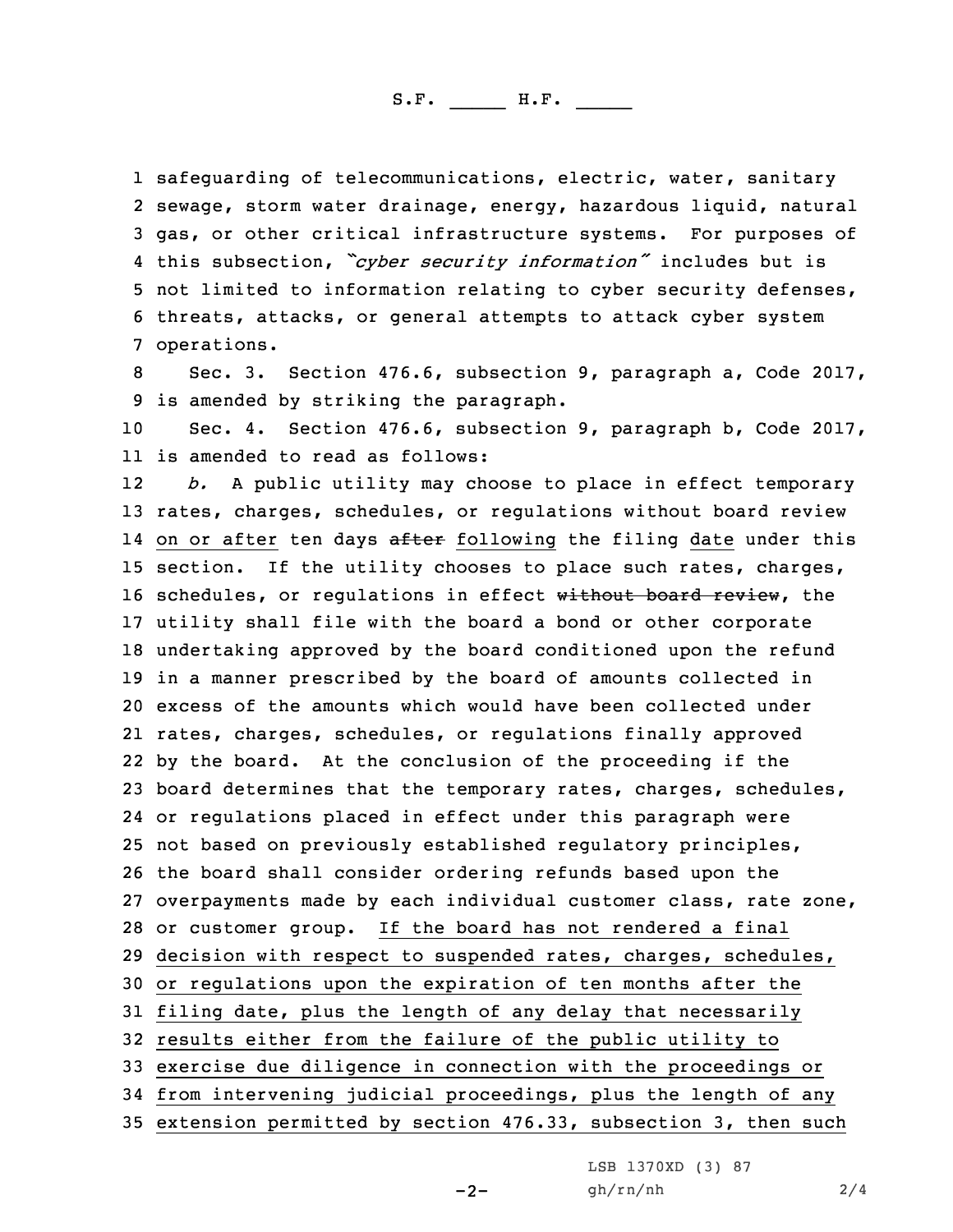S.F. \_\_\_\_\_ H.F. \_\_\_\_

1 temporary rates, charges, schedules, or regulations placed into

2 effect on <sup>a</sup> temporary basis shall be deemed finally approved

 by the board and the utility may place them into effect on <sup>a</sup> permanent basis. Sec. 5. Section 478.2, subsection 2, paragraph a, Code 2017, is amended to read as follows: *a.* A member of the board, the counsel of the board, or <sup>a</sup> 8 hearing examiner presiding officer designated by the board shall serve as the presiding officer at each meeting, shall present an agenda for such meeting which shall include <sup>a</sup> summary of the legal rights of the affected landowners, and shall distribute and review the statement of individual rights required under section 6B.2A, [subsection](https://www.legis.iowa.gov/docs/code/2017/6B.2A.pdf) 1. <sup>A</sup> formal record of the meeting shall not be required. EXPLANATION **The inclusion of this explanation does not constitute agreement with the explanation's substance by the members of the general assembly.** This bill modifies several provisions relating to public utility regulation and the confidentiality of information held by the department of homeland security and emergency management and the Iowa utilities board. 22 Code section 22.7 lists public records that must be kept confidential from public disclosure, including critical asset protection plan information held by the department. However, Code section 22.7(45) allows the public to examine <sup>a</sup> list of assets made available by the director of the department. The bill deletes this provision. The bill further amends Code section 22.7 by making infrastructure information and records relating to the safeguarding of critical infrastructure systems such as telecommunications, electric, water, sanitary sewage, storm water drainage, energy, hazardous liquid, and natural gas, held by the department and the utilities board confidential from public disclosure. This includes "cyber security information",

35 defined in the bill as including but not limited to information

 $-3-$ 

LSB 1370XD (3) 87 gh/rn/nh 3/4